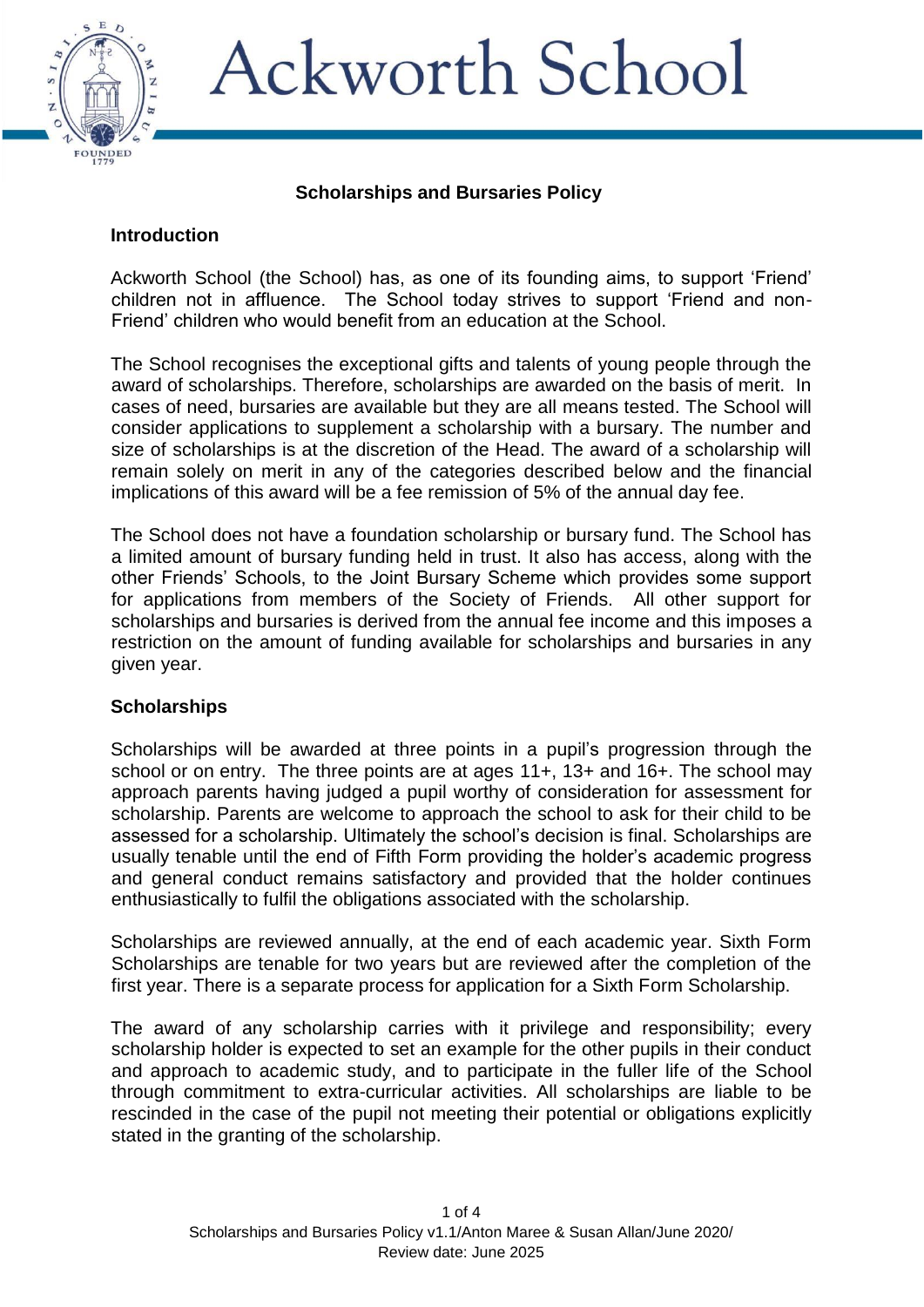## **Head's Award**

For those currently at the School entering the Sixth Form, an award may be made on the basis of outstanding GCSE results, and this is known as the Head's Award. The Head will meet with parents and pupils to discuss this award in January of every academic year and the offer will be made in writing.

## **Academic Scholarships**

Academic Scholarships on entry at First form (11+) and Third form (13+) are assessed by an overall performance in the three Entrance tests, i.e. the English, Maths and Non- Verbal Reasoning (NVR) papers. School references are also obtained from the feeder school. The top performing pupils will be invited to an interview with the Head. This interview may involve a presentation by the pupil.

Sixth Form, Music, Art and Drama and Sport Scholarships are awarded through varying means/assessments normally taking place in February. Pupils performing well in these assessments will be awarded a fee remission of 5% of the annual day fee. Entry into the Sixth Form is also dependent upon a pupil meeting the entrance criteria as set out in the School's Admission Policy. Only one award would be made to each pupil and if a Head's |Award has been accepted the Scholarship will be honorary.

#### **Music Scholarships**

Music Scholarships are assessed by auditions and through practical assessments. The financial implications of a Music Scholarship will provide for individual lessons on one instrument, or voice. Any conditions pertaining to the award of this Scholarship are stated in the letter offering the Scholarship. A pre-audition is highly recommended.

Sixth Form Music Scholarships are awarded during the Spring term of the Fifth Form following recommendation, consultation and practical assessment by the Director of Music along with an interview with the Head. All parents of pupils wishing to be considered for a Music scholarship should write to the Head.

# **Art Scholarships**

Art Scholarships are assessed by the presentation of a portfolio and through practical assessments. The financial implications of an Art Scholarships will be a fee remission of 5% of the annual day fee. Any conditions pertaining to the award of this Scholarship are stated in the letter offering the Scholarship. Presentation to the Head of Art of a portfolio of recent work prior to the application for an Art Scholarship is highly recommended.

Sixth Form Art Scholarships are awarded during the Spring term of the Fifth Form following recommendation, consultation and practical assessment by the Head of Art and an interview with the Head. All parents of pupils wishing to be considered for an Art scholarship should write to the Head.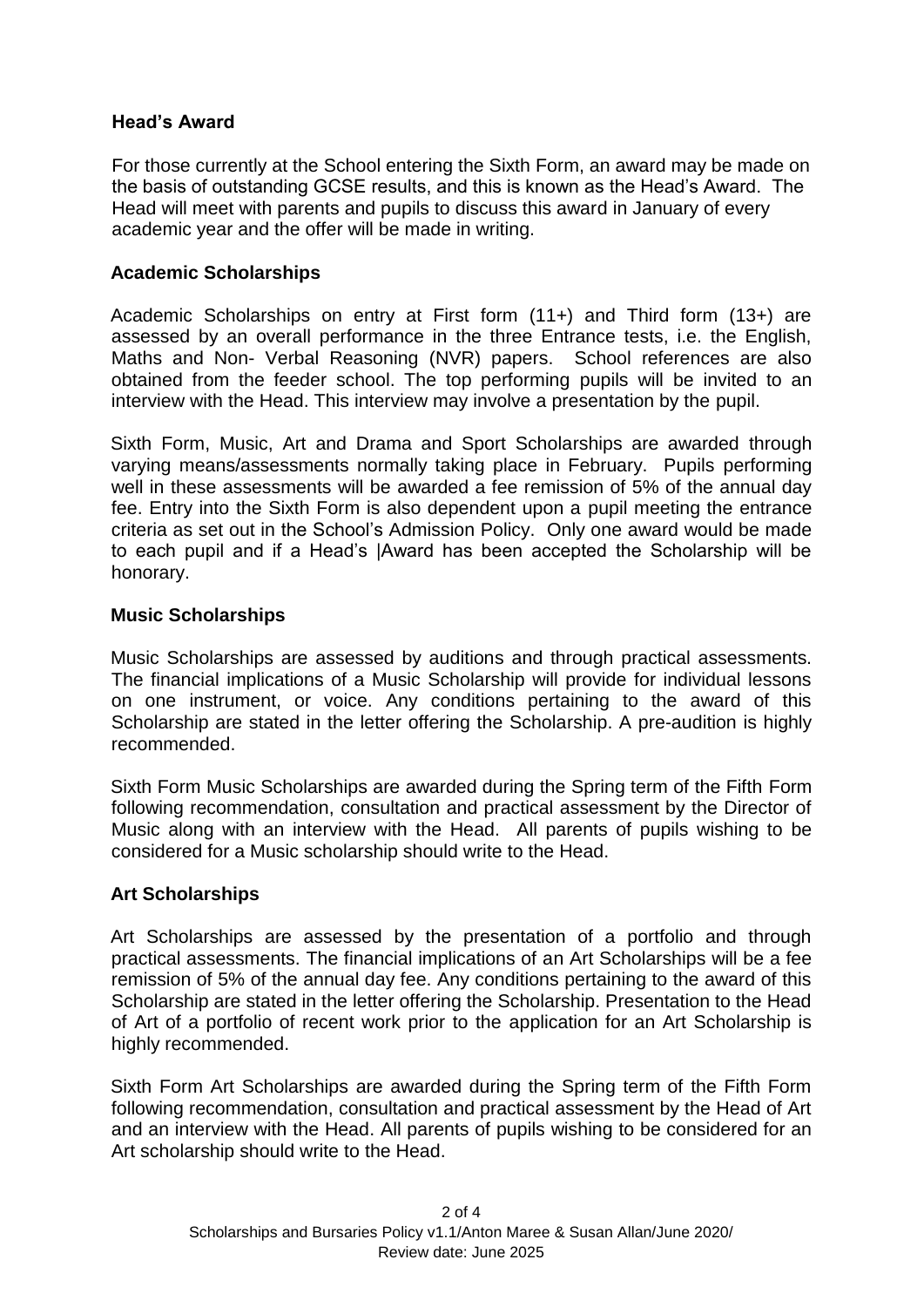### **Drama Scholarships**

Drama Scholarships may be awarded to pupils who show exceptional potential in drama. Drama Scholarships are assessed by auditions and through practical assessments. The financial implications of a Drama Scholarships will be a fee remission of 5% of the annual day fee. Any conditions pertaining to the award of this Scholarship are stated in the letter offering the Scholarship. A pre-audition is highly recommended.

Sixth Form Drama Scholarships are awarded during the Spring term of the Fifth Form following recommendation, consultation and practical assessment by the Head of Drama along with an interview with the Head. All parents of pupils wishing to be considered for a Drama scholarship should write to the Head.

#### **Sports Scholarships**

Sports Scholarships may be awarded for pupils who show exceptional potential in team and individual sports offered within the curriculum. Sports Scholarships are assessed through practical assessments. The financial implications of a Sports Scholarship will be a fee remission of 5% of the annual day fee. Any conditions pertaining to the award of this Scholarship are stated in the letter offering the Scholarship. A pre-assessment is highly recommended.

Sixth Form Sports Scholarships are awarded during the Spring term of the Fifth Form following recommendation, consultation and practical assessment by the Head of Sport along with an interview with the Head. All parents of pupils wishing to be considered for a Sports scholarship should write to the Head.

#### **Fixed Value Award**

# **GCSE Award**

The GCSE Award, a single payment, is made on the basis of performance each year in the GCSE examinations to current students. The Award is made on the basis of overall performance and the number of such Awards varies each year to reflect academic performance. The Award is at the discretion of the Head.

#### **Highest Scholarship Award**

The Highest Scholarship Award, a single payment, is made to recognise excellence in A Level final examinations. Normally two awards are offered but in exceptional circumstances awards may be split. The Award is at the discretion of the Head.

#### **Bursaries**

In order to ensure that funding is fairly, socially, responsibly and most effectively employed, all bursaries are means assessed. The award of a bursary will remain solely dependent on the completion and assessment of a bursary form. The use of means testing for bursaries allows the award of bursaries to be up to the value of 100% fee remission, although this level of support is extremely rare with between